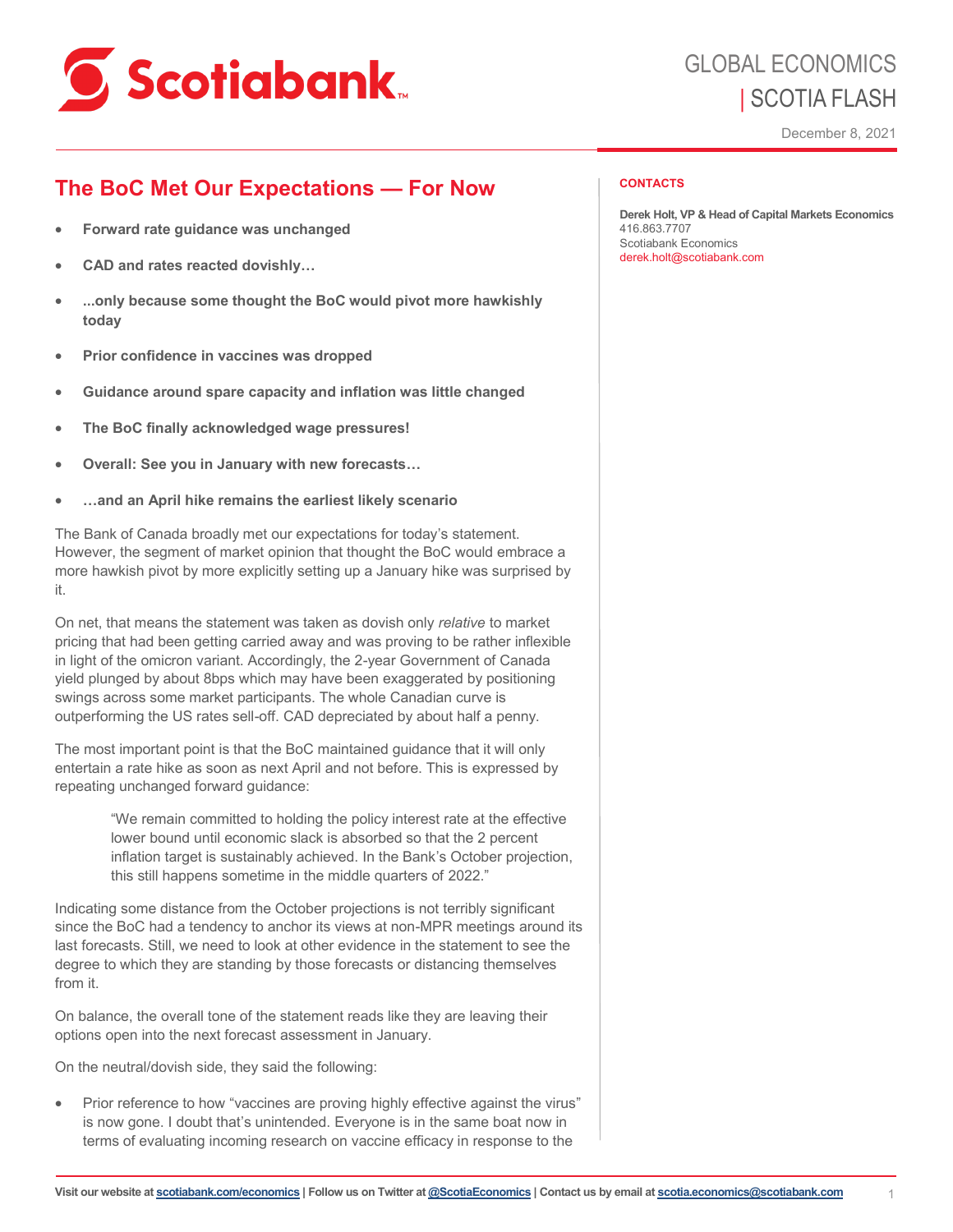

December 8, 2021

omicron variant. It doesn't mean the BoC suddenly has no confidence in vaccines and if pressed I would expect Deputy Governor Gravelle to say tomorrow that they still believe in them. But the omission likely reflects more uncertainty toward current vaccines. We simply don't know enough about it yet, but what we do know is at best offering room for cautious optimism. Omicron is likely to cut across populations very unevenly as argued in the morning note.

- Further, they continue to emphasize ongoing slack in the economy with no new reference to fresh thoughts around potential GDP. We see this where they state GDP was still 1½% below 2019Q4 by 2021Q3.
- They also say it in the output gap and inflation guidance which is unchanged. The BoC still expects inflation to "ease back towards 2 percent in the second half" of 2022. They did not amplify inflation concerns, but bear in mind that buried within their forecasts is their assumed reaction function on rates and other policy variables in order to achieve such an outcome. Also bear in mind that the BoC has blown its inflation forecasts to date and historically always says they'll achieve their inflation target and so take that with a mountain of salt. In any event, returning toward target is still compatible with rate hikes since if everything else is at or approaching equilibrium then a more neutral policy rate should be as well.
- On the back of strong job reports, they now say that employment is "back to its pre-pandemic level." This might be quibbling somewhat, but no, employment is actually 186,000 jobs above where it stood in February 2020 or about 1% higher. That's nothing to scoff at in my opinion. There are obvious sensitivities around how the BoC judges labour market conditions given the pending strategic review's conclusions and their communication by Governor Macklem and Finance Minister Freeland. We're already at full employment in my view and don't need to be tinkering with the BoC's mandate at such a cyclical sensitive point in the cycle without courting a new kind of risks.

On the hawkish side, we have the following:

- The statement acknowledges that "wage growth has also picked up." Finally! Someone else is saying what I've been saying for many months now! That said, it raises further questions. A big one is whether the BoC is indicating renewed confidence in the LFS wages measure and also emphasizing rising unit labour costs, while distancing itself from the slow moving and lagging 'wage common' measure that former Governor Poloz introduced. Further, if the BoC is now acknowledging wage pressures, then does that mean it is now more concerned about reinforcing wage-price effects?
- They repeated that they are "closely watching inflation expectations and labour costs to ensure that the forces pushing up prices do not become embedded in ongoing inflation." Recall the evidence from the BoC's consumer and business surveys with respect to rising inflation expectations plus recall evidence on rising wage inflation. The BoC is saying that if such pressures are further amplified then they'll respond more hawkishly. Omicron is rather unlikely to help labour scarcity (and hence wage pressures) or supply chain challenges (and hence inflation).

Overall, the BoC did indeed resist spitting in anyone's holiday 'nog today. They stayed on track with guidance to begin entertaining rate hikes as soon as next April. Now they can sit back and assess incoming evidence on multiple fronts and reassess at the January 26th 2022 meeting when they'll have their next chance to revise forecasts. By then we should have much more information around the omicron variant and its effects plus Canadian fiscal policy and broader tracking of incoming data and events.

Next up will be DepGov Gravelle's *Economic Progress Report* tomorrow at 2pmET followed by a press conference at ~3:15pmET. He could just stick to repeating today's guidance and updating tracking of how the economy and inflation have been performing, but Gravelle heads the financial markets division at the BoC and the last time he spoke way back in March was about balance sheet dynamics. There are still unanswered questions around balance sheet management going forward but it's unclear whether the BoC is prepared to provide greater guidance at this stage or closer to the first hike.

Please see the attached statement comparison.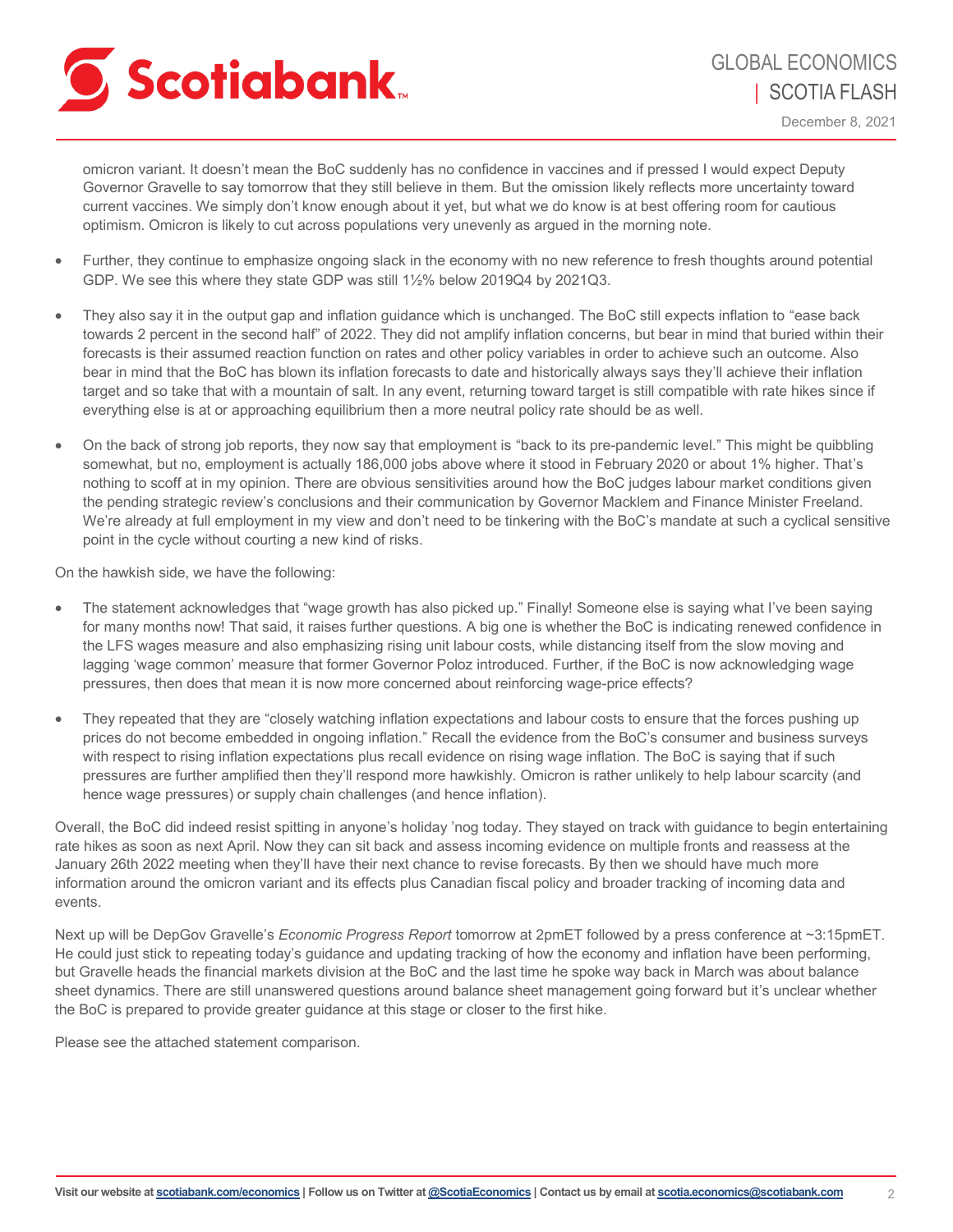

December 8, 2021

### **RELEASE DATE: December 8, 2021**

The Bank of Canada today held its target for the overnight rate at the effective lower bound of ¼ percent, with the Bank Rate at ½ percent and the deposit rate at ¼ percent. The Bank's extraordinary forward guidance on the path for the overnight rate is being maintained. *The Bank is continuing its reinvestment phase, keeping its overall holdings of Government of Canada bonds roughly constant.*

The global economy continues to recover from the effects of the COVID-19 pandemic. Economic growth in the United States has accelerated, led by consumption, while growth in some other regions is moderating after a strong third quarter. Inflation has increased further in many countries, reflecting strong demand for goods amid ongoing supply disruptions. *The new Omicron COVID-19 variant has prompted a tightening of travel restrictions in many countries and a decline in oil prices, and has injected renewed uncertainty.* Accommodative financial conditions are still supporting economic activity.

Canada's economy grew by about 5½ percent in the third quarter, as expected. Together with a downward revision to the second quarter, this brings the level of GDP to about 1½ percent below its level in the last quarter of 2019, before the pandemic began. Third-quarter growth was led by a rebound in consumption, particularly services, as restrictions were further eased and higher vaccination rates improved confidence. Persistent supply bottlenecks continued to inhibit growth in other components of GDP. including non-commodity exports and business investment.

Recent economic indicators suggest the economy had considerable momentum into the fourth quarter. This includes broad-based job gains in recent months that have brought the employment rate essentially back to its pre-pandemic level. Job vacancies remain elevated and wage growth has also picked up. Housing activity had been moderating, but appears to be regaining strength, notably in resales. The devastating floods in British Columbia and uncertainties arising from the Omicron variant could weigh on growth by compounding supply chain disruptions and reducing demand for some services.

CPI inflation is elevated and the impact of global supply constraints is feeding through to a broader range of goods prices. The effects of these constraints on prices will likely take some time to work their way through, given existing supply backlogs. Gasoline prices, which had been a major factor pushing up CPI inflation, have recently declined. Meanwhile, core measures of inflation are little changed since September. The Bank continues to expect CPI inflation to remain elevated in the first half of 2022 and ease back towards 2 percent in the second half of the year. The Bank is closely watching inflation expectations and labour costs to ensure that the forces pushing up prices do not become embedded in ongoing inflation.

The Governing Council judges that in view of ongoing excess capacity, the economy continues to require considerable monetary policy support. We remain committed to holding the policy interest rate at the effective lower bound until economic slack is absorbed so that the 2 percent inflation target is sustainably achieved. In the Bank's October projection, this happens sometime in the middle quarters of 2022. We will provide the appropriate degree of monetary policy stimulus to support the recovery and achieve the inflation target.

### **RELEASE DATE: October 27, 2021**

The Bank of Canada today held its target for the overnight rate at the effective lower bound of ¼ percent, with the Bank Rate at ½ percent and the deposit rate at ¼ percent. The Bank's extraordinary forward guidance on the path for the overnight rate is being maintained. *The Bank is ending quantitative easing (QE) and moving into the reinvestment phase, during which it will purchase Government of Canada bonds solely to replace maturing bonds.*

The global economic recovery from the COVID-19 pandemic is progressing. *Vaccines are proving highly effective against the virus*, although their availability and distribution globally remain uneven and COVID variants pose risks to health and economic activity. In the face of strong global demand for goods, pandemic-related disruptions to production and transportation are constraining growth. Inflation rates have increased in many countries, boosted by these supply bottlenecks and by higher energy prices. While bond yields have risen in recent weeks, financial conditions remain accommodative and continue to support economic activity.

The Bank projects global GDP will grow by 6½ percent in 2021 – a strong pace but less than projected in the July *Monetary Policy Report* (MPR) – and by 4¼ percent in 2022 and about 3½ percent in 2023.

In Canada, *robust economic growth has resumed, following a pause in the second quarter.* Strong employment gains in recent months were concentrated in hard-to-distance sectors and among workers most affected by lockdowns. This has significantly reduced the very uneven impact of the pandemic on workers. As the economy reopens, it is taking time for workers to find the right jobs and for employers to hire people with the right skills. This is contributing to labour shortages in certain sectors, even as slack remains in the overall labour market.

The Bank now forecasts Canada's economy will grow by 5 percent this year before moderating to 4¼ percent in 2022 and 3¾ percent in 2023. Demand is expected to be supported by strong consumption and business investment, and a rebound in exports as the US economy continues to recover. Housing activity has moderated, but is expected to remain elevated. On the supply side, shortages of manufacturing inputs, transportation bottlenecks, and difficulties in matching jobs to workers are limiting the economy's productive capacity. Although the impact and persistence of these supply factors are hard to quantify, the output gap is likely to be narrower than the Bank had forecast in July.

The recent increase in CPI inflation was anticipated in July, but *the main forces pushing up prices – higher energy prices and pandemicrelated supply bottlenecks – now appear to be stronger and more persistent than expected.* Core measures of inflation have also risen, but by less than the CPI. The Bank now expects CPI inflation to be elevated into next year, and ease back to around the 2 percent target by late 2022. The Bank is closely watching inflation expectations and labour costs to ensure that the temporary forces pushing up prices do not become embedded in ongoing inflation.

The Governing Council judges that in view of ongoing excess capacity, the economy continues to require *considerable* monetary policy support. We remain committed to holding the policy interest rate at the effective lower bound until economic slack is absorbed so that the 2 percent inflation target is sustainably achieved. In the Bank's projection, *this happens*  sometime in the middle quarters of 2022. In light of the progress made in the economic recovery, the Governing Council has decided to end quantitative easing and keep its overall holdings of Government of Canada bonds roughly constant.

We will continue to provide the appropriate degree of monetary policy stimulus to support the recovery and achieve the inflation target.